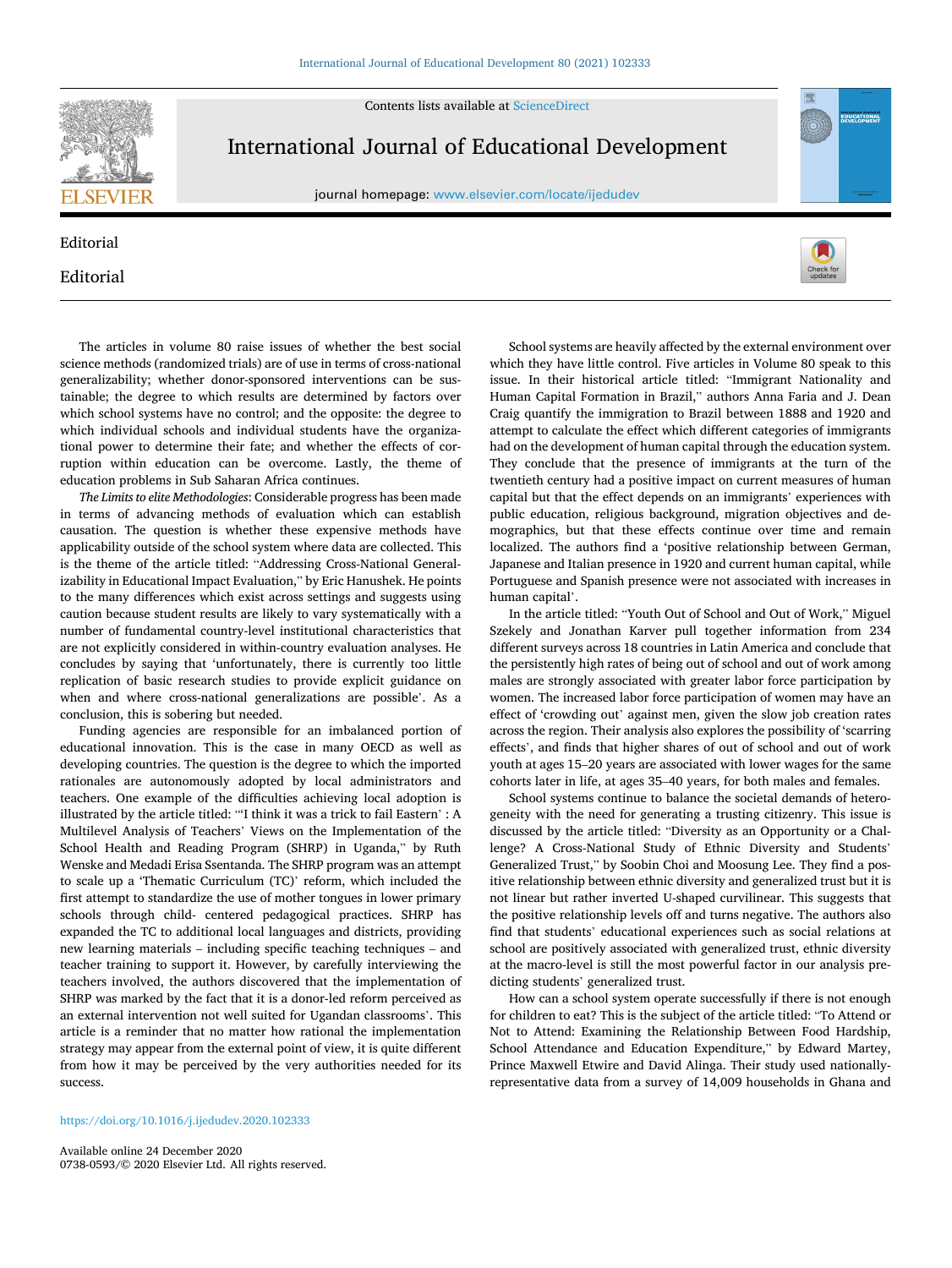found a negative relationship between food hardship, the number of children attending school and education expenditure. They also found that the greater the food hardship the more likely the gender gap in school attendance and the greater the propensity for higher income family to send their children to private schools.

Lastly, how can a school system operate successfully if economic circumstances force children to work? This is the question approached in the article titled: "No Harmless Child Labor: The Effect of Child Labor on Academic Achievement in Francophone Western and Central Africa," by Jieun Lee, Hyoungjong Kim and Dong-Eun Rhee. Their work examines the effect of child labor on academic achievement in 10 francophone Western and Central African countries employing data from 25,288 grade six students in 1803 schools. They conclude that child labor undermines academic achievement regardless of subject, gender, and age. Child labor lowers reading and mathematics scores for both genders and for children under 12 and over 13 years. They conclude that child labor therefore 'hinders human capital accumulation in African countries, and it takes place at the cost of future prosperity'.

Is it the case that the effectiveness of a school system is at the mercy of external factors? Are school systems, and pupils as individuals, analogous to a cork bobbing on an ocean current? Five articles in Volume 80 would suggest the opposite; that both school system and individual pupils are able to overcome the challenges from external forces. In the article titled: "School Efficiency in Low and Middle-Income Countries: An Analysis Based on the PISA for Development Learning Survey," Marcos Delprato and German Antequera use data for seven countries to find the ability to increase school efficiency for both cognitive and non-cognitive outputs by over 20 % and reducing withincountry school efficiency disparity by lessening the impact of traditional student disadvantages.

Is it possible that students perform better if they feel 'comfortable' in their school? In the article titled: "School Belonging and Math Attitudes Among High School Students in Advanced Math", authors Thomas Smith, David Walker, Hsiang-Ting Chen, Zuway R. Hong, and Huann Shyung Lin use information from nine countries to examine the relationship between students' sense of school belonging and their attitudes towards mathematics, and the extent to which student gender moderated these relationships. Their results show that students' sense of school belonging emerged as a significant, positive predictor of students' liking and valuing of mathematics and in most countries, with no significant moderating effect of student gender.

To what extent does the implementation of school reform depend on the organizational force of the individual school? In the article titled: "Implementing Education System Reform: Local Adaptation in School Reform in Teaching and Learning," Clive Dimmock, Cheng Yong Tan, Dong Nguyen, Tu Anh Tran and Thang Truong discover that the local adaptation process, school culture and professional development were pre-eminent in determining the degree to which reforms originating from the external forces successfully adapt to the local environment.

To what extent can an individual overcome hardships and handicaps? This is the question raised in the article titled: "IQ, Grit, and Academic Achievement: Evidence from Rural China. Authors, Xinyue He, Huan Wang, Fang Chang, Sarah-Eve Dill, Han Liu, Bin Tang and Yaojiang Shi examine how general cognitive abilities (IQ) and grit contribute to academic achievement gains in poor areas of rural China. They discover that IQ and grit each predict achievement gains for the average student, but that grit is not positively associated with achievement gains among low IQ students, nor does grit affect academic achievement gains among students with delays in general cognitive ability.

To what extent does a boot camp study culture accomplish what it aspires? In the article titled: "Does All Work and No Play Make Elite Students? Evidence from the China Education Panel Survey," Juan Yang and Xinhui Zhao try to answer this question by examining the role played by after-class learning time. They observe that students in China spend more time studying outside of school that in any other OECD

country but rank only 10th in math, reading and science. It is doubtful that the longer students study after school, the better their academic performance will be. The authors find that the relationship between the amount of out-of-school time studying and academic achievement is shaped like an inverted U. They conclude that the best academic performance can be achieved when after-class learning time is kept at 3 h on weekdays and 8 h on weekends and that more than these optimal times will hinder academic performance.

Over the last decade, much attention has been devoted to the possibility that some functions of the education system can be corrupted and cause damage to individual pupils, teachers, administrators, and to the system at large [\(Heyneman, 2004; Heyneman et al., 2008\)](#page-2-0). But some gifts from parents may be a way to say thank you not a way to say I want something special for my child. Where and how does one draw the line between corruption and a cultural norm ([Heyneman, 2010\)](#page-2-0). The article titled: "The Association between 'grease the wheel', 'sand the wheel' and cultural norm' : Motivations for Making Informal Payments with Satisfaction in Public Primary Schools" goes a step further. In their survey of 27 countries in the Europe and Central Asia region Nazim Habibou, Alena Auchynnikaya and Yunhong Lyu find that 12 % of the families with children in public schools make information payments either because they were asked to do so by school personnel or because they felt such payments were required. However, they attempt to distinguish between different motivations to assess the degree to which an informal payment reflects or leads to dissatisfaction with the school system. They theorize that informal payments can be classified into three different groups based on the motivations of the people making payments. They find that 'sand-the- wheels' motivation is associated with lower satisfaction, but 'cultural norm' motivation is associated with higher satisfaction. 'Grease-the-wheels' motivation has no significant association.

Can higher education institutions, quite separate from the law courts, fashion a culture in which corruption is minimized or even eliminated? In the article titled: "The Effect of Lean Culture on the Reduction of Academic Corruption by the Mediating Role of Positive Organizational Policies in Higher Education," Rouhollah Bagherimajd and Fahimeh Mahmoudi examine in two Iranian universities the effect of 'lean culture' (professional social consensus) and positive organizational policies on academic corruption. The results showed that 'lean culture' directly and indirectly is effective. They conclude that lean values, principles, leadership, teamwork, and communication, and sound policies have a constructive role. The acceptance of colleagues, students, licenses, salaries and inclinations is affected by the cultural and political values of higher education.

In Volume 79, we published an essay which argued that the international objectives for education in Sub Saharan Africa were unobtainable through donor financing and only obtainable through judicious use of local tax resources [\(Lewin, 2020](#page-2-0)). In Volume 80 the dilemma of education in Sub Saharan Africa continues with two articles. The first is titled: "The Political Economy of Primary Education Reform in Sub Saharan Africa," the second is titled: "The Political Economy of Primary Education Reform in Sub Saharan Africa: A Political Settlement Analysis," both authored by Paul Bennell. The first explores three factors which help determine the degree to which universal primary education is likely to be attained. These include (i) the rapid emergence of new social class relations which (ii) is determined by the rapid growth of higher education and private schooling provision and (iii) the overall demand for primary education and especially the intensifying competition for jobs in the formal sector. The second paper explores the politics of UPE implementation and in particular the level of elite political commitment to the attainment of UPE.

The articles in volume 79 and 80 on education in Sub Saharan Africa have a common set of conclusions. They acknowledge that international education goals are unobtainable under current circumstances. They lay the responsibility on the shoulders of local authorities rather than the international donor community. And they allude to why local authorities may not have sufficient consensus or political will to adequately